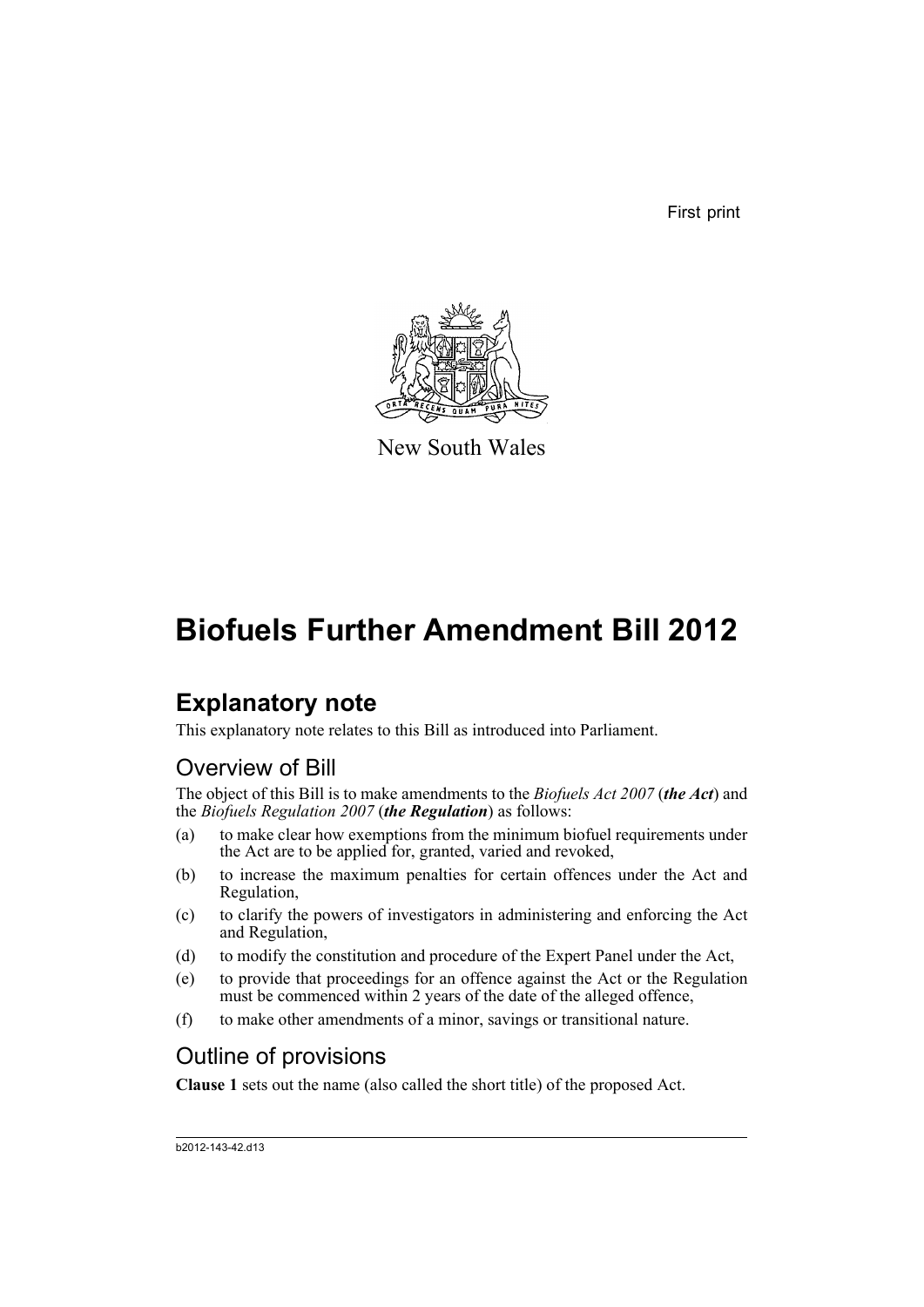Explanatory note

**Clause 2** provides for the commencement of the proposed Act on a day or days to be appointed by proclamation.

## **Schedule 1 Amendment of Biofuels Act 2007 No 23**

### **Amendments relating to exemptions from minimum biofuel requirements**

**Schedule 1 [5]** amends the provision that empowers the Minister for Resources and Energy (*the Minister*) to grant an exemption from the minimum biofuel requirements under the Act. The amendment:

- (a) provides for an additional ground for exemption, being that the Minister is satisfied that the applicant for the exemption has taken, is taking or will take all reasonable steps to comply with the requirement, and
- (b) provides that the Minister may grant an exemption if the Minister is satisfied that one or more of the specified grounds exist and that those grounds, separately or in combination, justify the grant of the exemption.

**Schedule 2 [2]** makes a consequential amendment.

**Schedule 1 [7]** makes it an offence to contravene a condition of such an exemption. The maximum penalty for the offence is 500 penalty units (currently \$55,000) in the case of a first offence or 5,000 penalty units (currently \$550,000) in the case of a second or subsequent offence.

**Schedule 1 [6] and [8]** make amendments to the exemption provisions:

- (a) to make it clear that the Minister is not to grant an exemption or vary or revoke an exemption unless the Minister has consulted the Expert Panel and has considered any advice of the Panel on the proposed grant, variation or revocation, and
- (b) to clarify the general operation of those exemptions, and
- (c) to provide that regulations may make provision for or with respect to applications for exemptions.

**Schedule 2 [5]** amends the Regulation to provide that applications for exemptions are:

- (a) to be made in the manner and form approved by the Director-General of the Department of Trade and Investment, Regional Infrastructure and Services, and
- (b) to be accompanied by the documents specified by that Director-General.

### **Amendments relating to powers of investigators**

**Schedule 1 [10], [11] and [13]** make amendments to provide that:

(a) the powers of investigators under the Act to require the production of certain information, records or evidence may be exercised in relation to persons that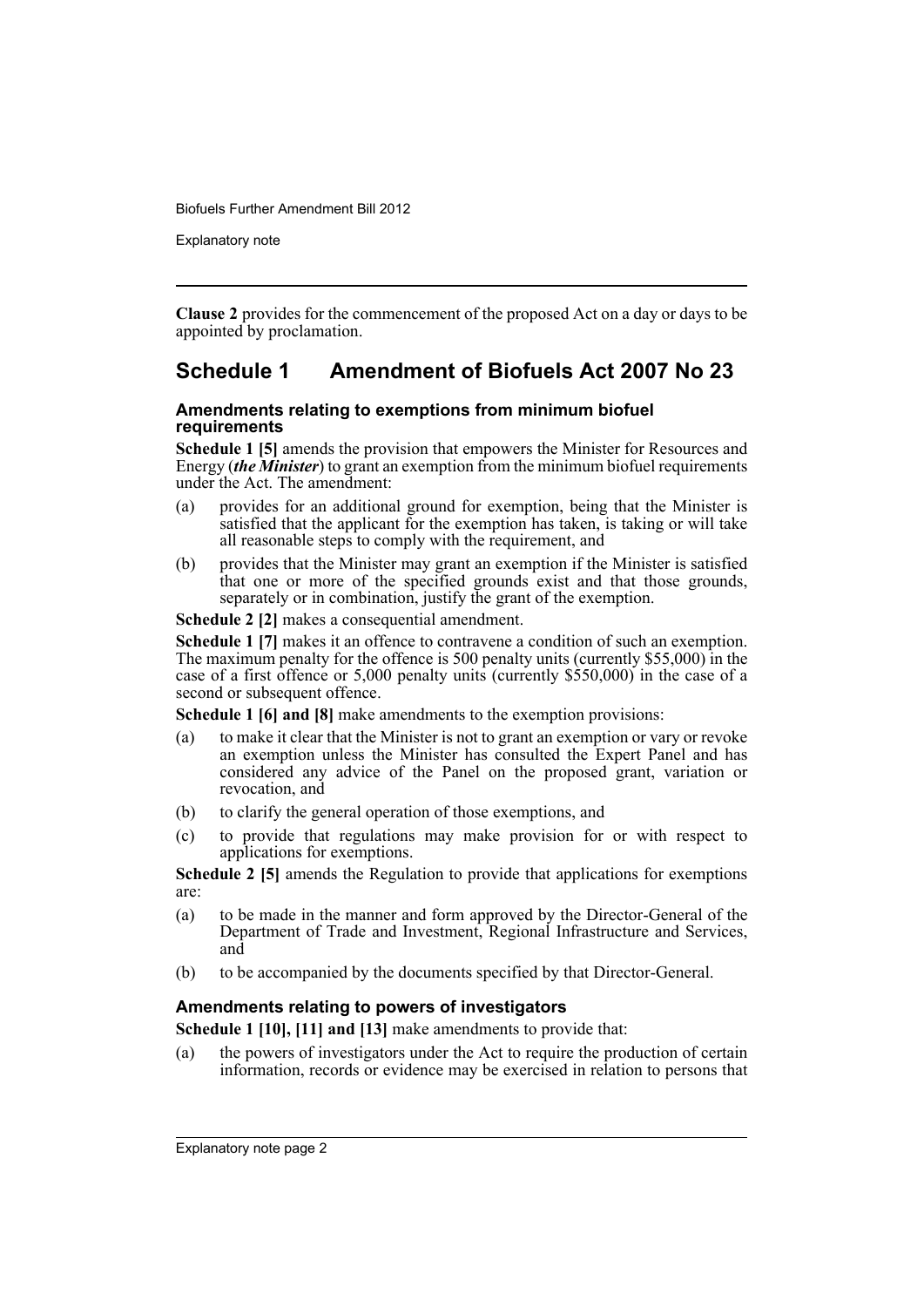Explanatory note

the investigator reasonably believes have supplied a volume fuel seller with ethanol, biodiesel, petrol or diesel fuel, and

- (b) the powers of investigators under the Act to enter and inspect certain premises may be exercised in relation to premises that the investigator reasonably believes are used for the conduct of a business by a person whom the investigator reasonably believes has supplied a volume fuel seller with ethanol, biodiesel, petrol or diesel fuel, and
- (c) while on premises that an investigator has entered in the exercise of such a power, the investigator may take for analysis or examination samples of ethanol, biodiesel, petrol or diesel fuel.

**Schedule 1 [9] and [12]** make law revision amendments.

**Schedule 1 [2]** inserts a definition as a consequential amendment.

### **Amendments relating to the Expert Panel**

**Schedule 1 [14]** amends the provision establishing the Expert Panel to take account of changes to the structure of the Public Service.

**Schedule 1 [15]** amends that provision to provide that the Expert Panel may include up to 3 persons appointed by the Minister who have recent experience or expertise in the petroleum or biofuels industry.

**Schedule 1 [21]** inserts a Schedule into the Act containing provisions dealing with the constitution and procedure of the Expert Panel.

**Schedule 1 [16] and [17]** make consequential amendments.

### **Amendments relating to offences**

**Schedule 1 [3] and [4]** increase the maximum penalties for the offences under sections 10 (failure to comply with minimum biofuel requirements) and 13 (failure to furnish returns or keep records) from 100 penalty units (currently \$11,000) in the case of a first offence or 1,000 penalty units (currently \$110,000) in the case of a second or subsequent offence to 500 penalty units (currently \$55,000) in the case of a first offence or 5,000 penalty units (currently \$550,000) in the case of a second or subsequent offence. **Schedule 2 [6]** makes corresponding increases to the penalty notice amounts in the schedule of penalty notice offences to the Regulation.

**Schedule 1 [18]** increases the maximum monetary penalty that the Local Court may impose if dealing with an offence under the Act or the regulations under the Act from 100 penalty units (currently \$11,000) in the case of a first offence to 500 penalty units (currently \$55,000).

**Schedule 1 [19]** provides that proceedings for offences against the Act or the regulations must be commenced within 2 years of the date of the alleged offence (rather than within the 6 month limit that would otherwise apply).

**Schedule 2 [3]** also amends the Regulation to increase the maximum penalty for the offence of engaging in the business of a volume fuel seller without being registered from 10 penalty units (currently  $$1,100$ ) to 100 penalty units (currently  $$11,000$ ).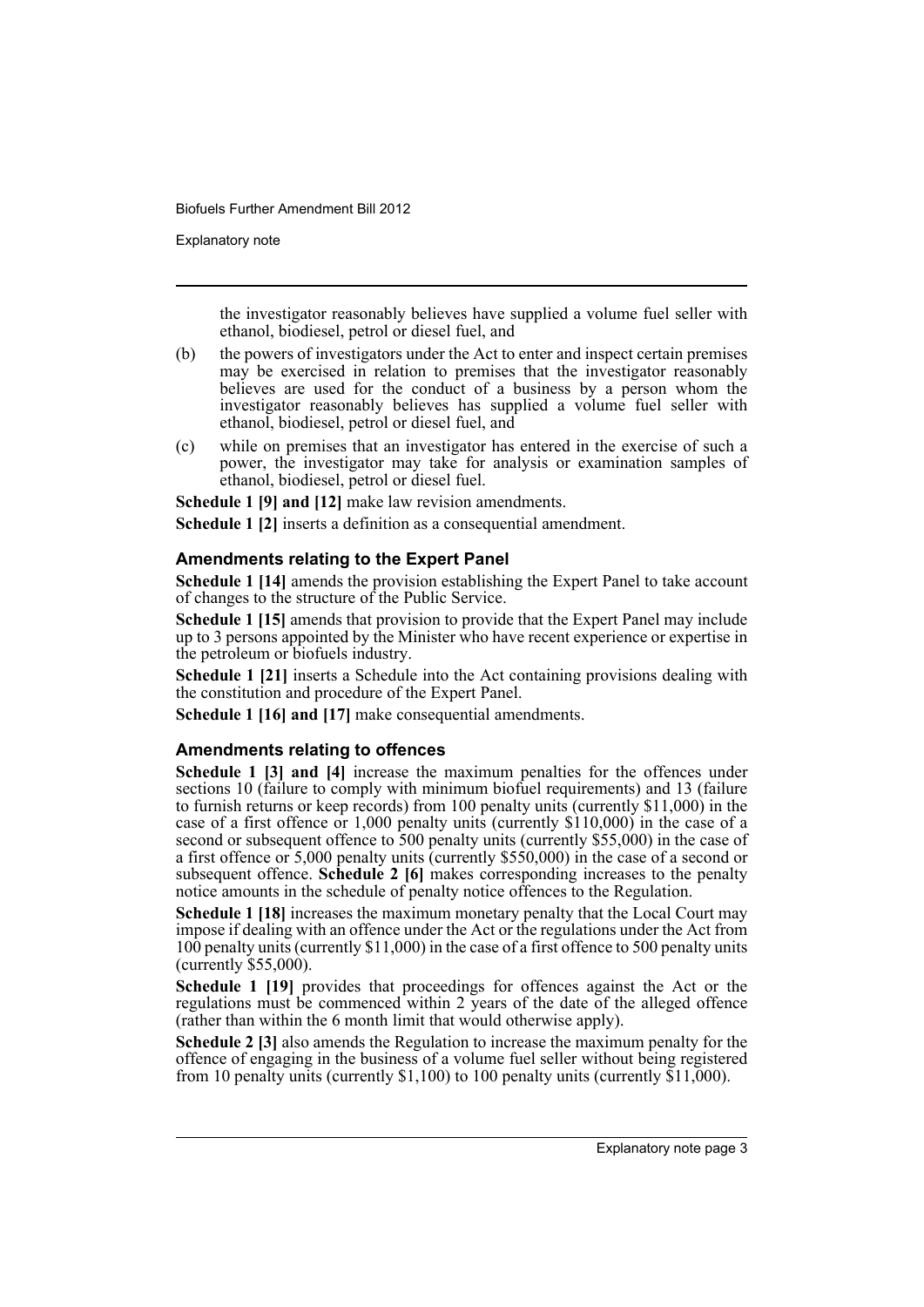Explanatory note

### **Other amendments**

**Schedule 1 [1]** makes amendments to update certain references.

**Schedule 1 [20]** makes an amendment of a savings and transitional nature.

## **Schedule 2 Amendment of Biofuels Regulation 2007**

### **Amendment relating to reasonable steps for compliance with volumetric biofuel requirement**

The Act provides for a defence to a prosecution for a failure to comply with a minimum biofuel requirement under the Act if the defendant proves that the defendant took all reasonable steps to comply with the requirement—section 10 (2) of the Act. Section 10 (3) provides that the regulations under the Act may prescribe actions the taking of which by a volume fuel seller will constitute the taking of reasonable steps to comply with a biofuel requirement.

**Schedule 2 [1]** provides for an additional action by a volume fuel seller to constitute the taking of those reasonable steps, being the taking of all reasonable action (on a continuing basis) to ensure that all E10 sold by the volume fuel seller contains at least 9% ethanol.

### **Amendments relating to registration of volume fuel sellers**

**Schedule 2 [4]** makes it an offence for a person to contravene a condition of registration as a volume fuel seller. The offence carries a maximum penalty of 100 penalty units (currently \$11,000).

**Schedule 2 [7]** prescribes the two new offences as penalty notice offences, being the offence of engaging in the business of a volume fuel seller without being registered and the proposed offence of contravening a condition of registration as a volume fuel seller. The penalty notice amount is to be \$1,100.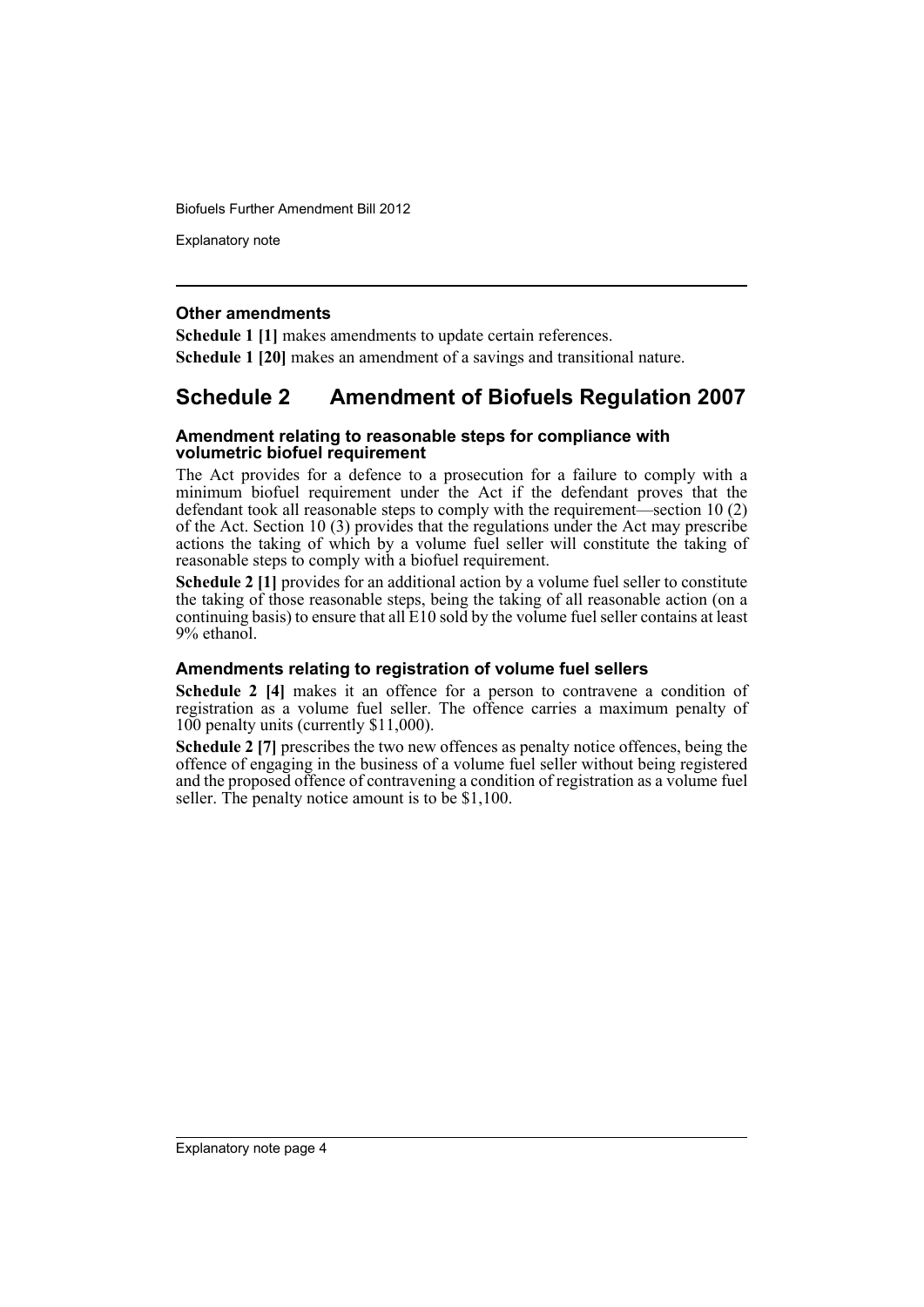First print



New South Wales

# **Biofuels Further Amendment Bill 2012**

## **Contents**

|   |                                                  | Page |
|---|--------------------------------------------------|------|
| 1 | Name of Act                                      |      |
|   | 2 Commencement                                   | 2    |
|   | Schedule 1 Amendment of Biofuels Act 2007 No 23  | 3    |
|   | Schedule 2 Amendment of Biofuels Regulation 2007 | 13.  |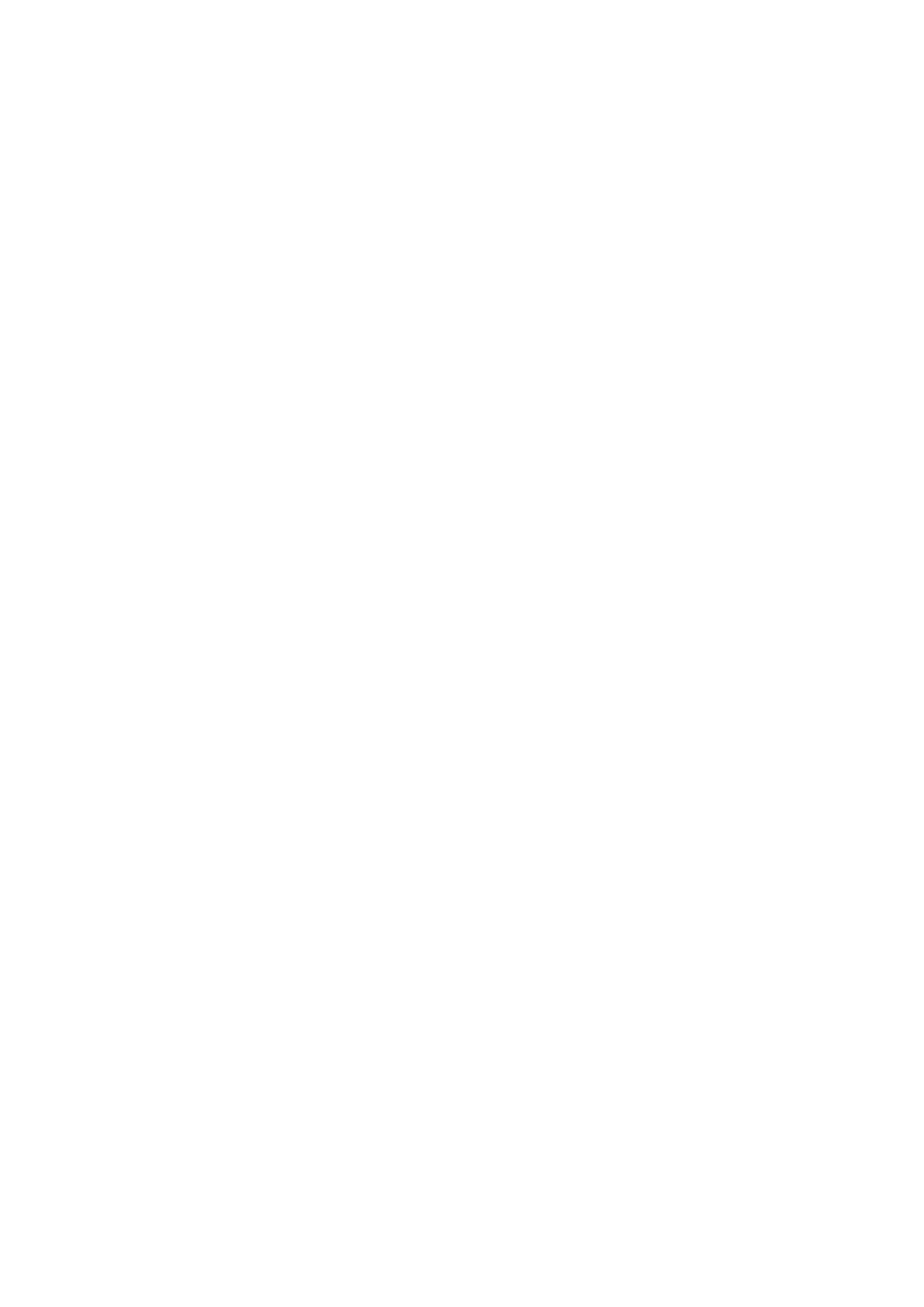

New South Wales

## **Biofuels Further Amendment Bill 2012**

No , 2012

## **A Bill for**

An Act to amend the *Biofuels Act 2007* to make further provision regarding minimum ethanol and biodiesel content requirements in respect of petrol and diesel fuel sales in the State; and for related purposes.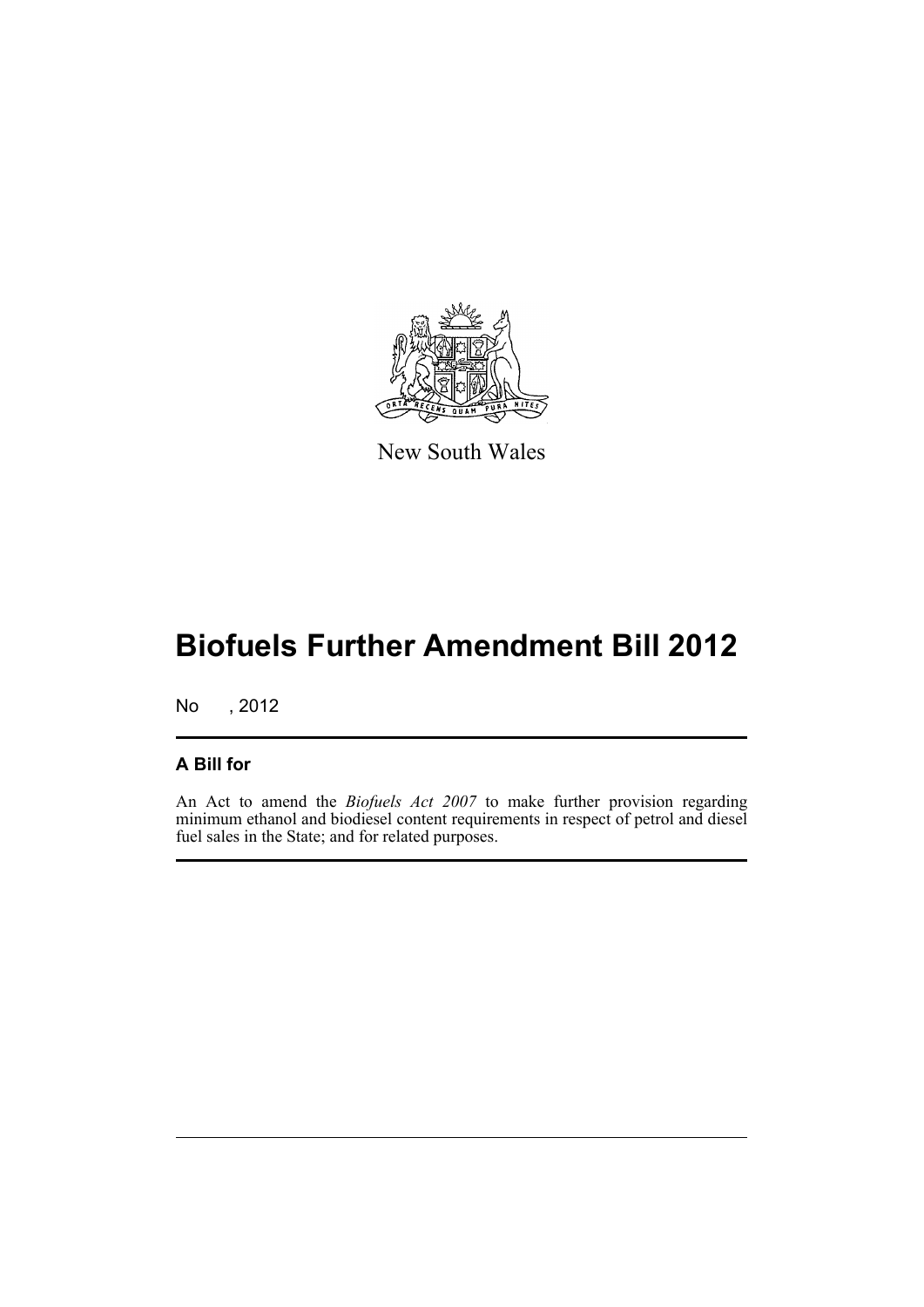<span id="page-7-1"></span><span id="page-7-0"></span>

| The Legislature of New South Wales enacts:                           |                |  |
|----------------------------------------------------------------------|----------------|--|
| Name of Act                                                          | $\mathcal{P}$  |  |
| This Act is the <i>Biofuels Further Amendment Act 2012</i> .         | 3              |  |
| <b>Commencement</b>                                                  | $\overline{a}$ |  |
| This Act commences on a day or days to be appointed by proclamation. | 5              |  |
|                                                                      |                |  |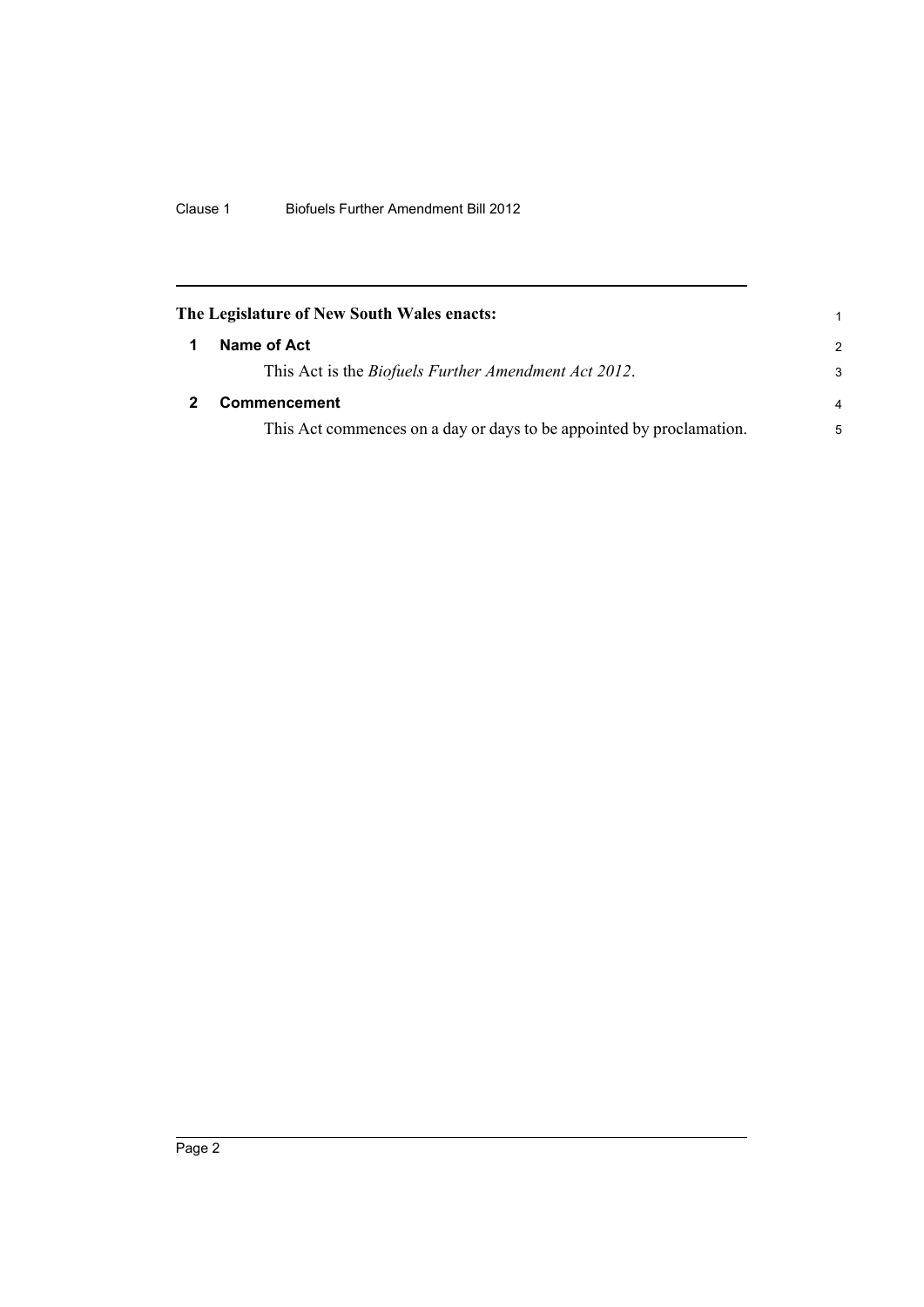Amendment of Biofuels Act 2007 No 23 Schedule 1

<span id="page-8-0"></span>

|     | <b>Schedule 1</b>             | <b>Amendment of Biofuels Act 2007 No 23</b>                                                              | $\mathbf{1}$        |
|-----|-------------------------------|----------------------------------------------------------------------------------------------------------|---------------------|
| [1] | <b>Section 3 Definitions</b>  |                                                                                                          | 2                   |
|     |                               | Omit the definitions of <i>Department</i> and <i>Director-General</i> from section 3 (1).                | $\mathsf 3$         |
|     | Insert instead, respectively: |                                                                                                          | $\overline{4}$      |
|     |                               | <b>Department</b> means the Department of Trade and Investment,<br>Regional Infrastructure and Services. | $\overline{5}$<br>6 |
|     |                               | Director-General<br>the<br>Director-General<br>of<br>the<br>means<br>Department.                         | $\overline{7}$<br>8 |
| [2] | Section 3 (1)                 |                                                                                                          | 9                   |
|     | Insert in alphabetical order: |                                                                                                          | 10                  |
|     |                               | <i>investigator</i> means a person appointed as an investigator under<br>section 18                      | 11<br>12            |
| [3] | requirements                  | Section 10 Offence-failure to comply with minimum biofuel                                                | 13<br>14            |
|     |                               | Omit the following from section $10(1)$ :                                                                | 15                  |
|     |                               | Maximum penalty:                                                                                         | 16                  |
|     | (a)                           | in the case of a first offence—100 penalty units, or                                                     | 17                  |
|     | (b)                           | in the case of a second or subsequent offence-<br>1,000 penalty units.                                   | 18<br>19            |
|     | Insert instead:               |                                                                                                          | 20                  |
|     |                               | Maximum penalty:                                                                                         | 21                  |
|     | (a)                           | in the case of a first offence—500 penalty units, or                                                     | 22                  |
|     | (b)                           | in the case of a second or subsequent offence-<br>5,000 penalty units.                                   | 23<br>24            |
| [4] |                               | Section 13 Offence-failure to furnish returns or keep records                                            | 25                  |
|     |                               | Omit the following wherever occurring in section 13 (1) and (2):                                         | 26                  |
|     |                               | Maximum penalty:                                                                                         | 27                  |
|     | (a)                           | in the case of a first offence—100 penalty units, or                                                     | 28                  |
|     | (b)                           | in the case of a second or subsequent offence-<br>1,000 penalty units.                                   | 29<br>30            |
|     | Insert instead:               |                                                                                                          | 31                  |
|     |                               | Maximum penalty:                                                                                         | 32                  |
|     | (a)                           | in the case of a first offence—500 penalty units, or                                                     | 33                  |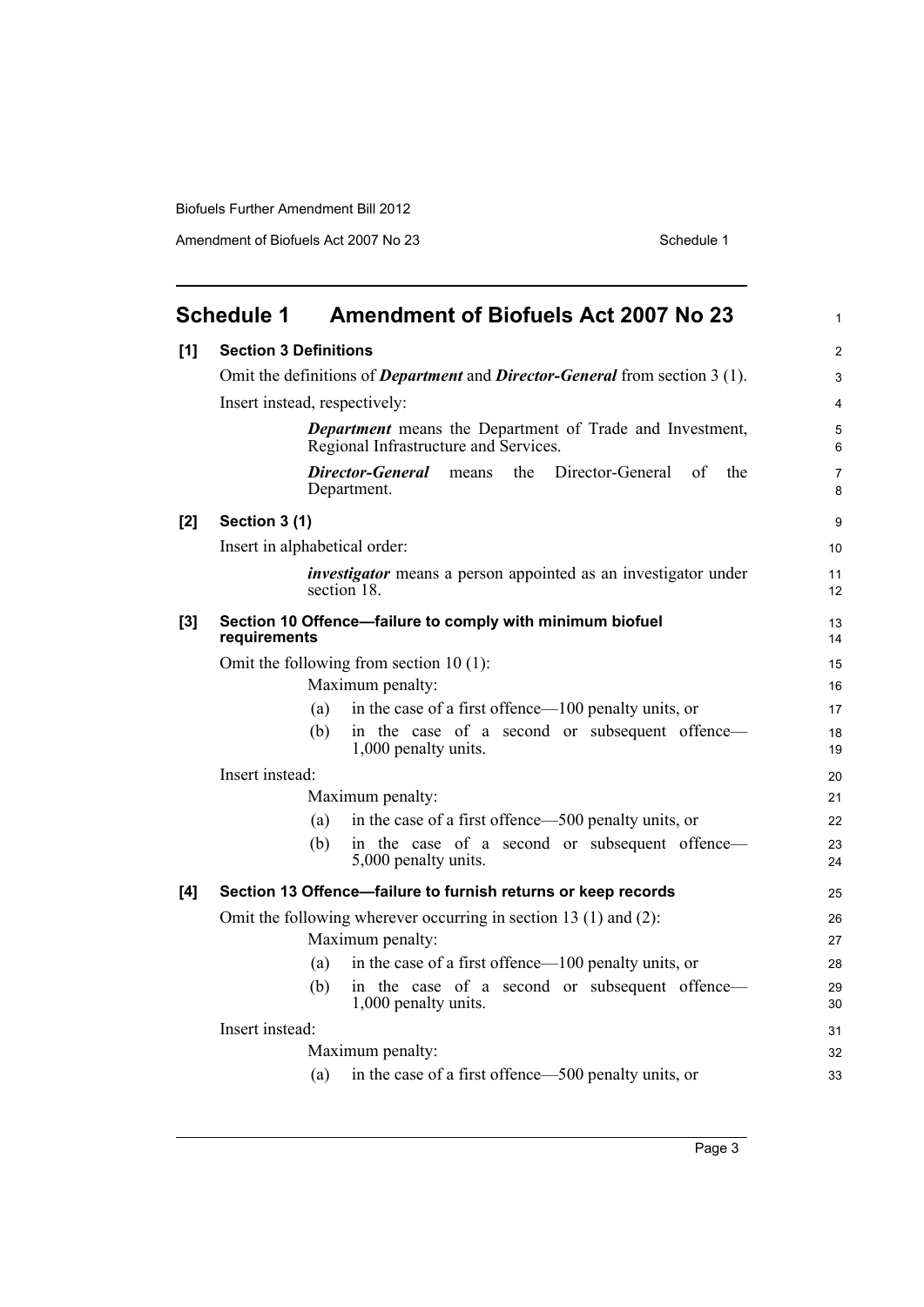Schedule 1 Amendment of Biofuels Act 2007 No 23

|     |                       | (b)<br>in the case of a second or subsequent offence—<br>5,000 penalty units.                                                                                                                                                                                                                                    | 1<br>$\overline{2}$                      |
|-----|-----------------------|------------------------------------------------------------------------------------------------------------------------------------------------------------------------------------------------------------------------------------------------------------------------------------------------------------------|------------------------------------------|
| [5] |                       | Section 15 Exemptions from minimum biofuel requirements                                                                                                                                                                                                                                                          | $\ensuremath{\mathsf{3}}$                |
|     |                       | Omit section 15 (1). Insert instead:                                                                                                                                                                                                                                                                             | 4                                        |
|     | (1)                   | The Minister may by order in writing exempt a specified person<br>from compliance with a minimum biofuel requirement if the<br>Minister is satisfied that one or more of the following<br>circumstances exist and that those circumstances, separately or in<br>combination, justify the grant of the exemption: | 5<br>$\,6\,$<br>$\overline{7}$<br>8<br>9 |
|     |                       | it is uneconomic for the person to comply with the<br>(a)<br>requirement because of the price at which the person is<br>reasonably able to obtain ethanol or biodiesel,                                                                                                                                          | 10<br>11<br>12                           |
|     |                       | the person has taken, is taking or will take all reasonable<br>(b)<br>steps to comply with the requirement,                                                                                                                                                                                                      | 13<br>14                                 |
|     |                       | (c)<br>other circumstances as are prescribed by the regulations<br>for the purposes of this section.                                                                                                                                                                                                             | 15<br>16                                 |
|     | (1A)                  | The Minister, for the purpose of determining whether he or she is<br>satisfied that a person has taken, is taking or will take all<br>reasonable steps to comply with a minimum biofuel requirement,<br>may have regard to whether the person has taken the actions<br>prescribed under section 10 (3) (if any). | 17<br>18<br>19<br>20<br>21               |
| [6] | <b>Section 15 (2)</b> |                                                                                                                                                                                                                                                                                                                  | 22                                       |
|     |                       | Omit the subsection. Insert instead:                                                                                                                                                                                                                                                                             | 23                                       |
|     | (2)                   | The Minister is not to grant an exemption unless the proposed<br>exemption has been referred to the Expert Panel and the Minister<br>has considered any advice of the Panel on the proposed<br>exemption.                                                                                                        | 24<br>25<br>26<br>27                     |
| [7] | Section 15 (3A)       |                                                                                                                                                                                                                                                                                                                  | 28                                       |
|     |                       | Insert after section $15(3)$ :                                                                                                                                                                                                                                                                                   | 29                                       |
|     | (3A)                  | A person must not contravene a condition of an exemption.                                                                                                                                                                                                                                                        | 30                                       |
|     |                       | Maximum penalty:                                                                                                                                                                                                                                                                                                 | 31                                       |
|     |                       | in the case of a first offence—500 penalty units, or<br>(a)                                                                                                                                                                                                                                                      | 32                                       |
|     |                       | in the case of a second or subsequent offence—<br>(b)<br>5,000 penalty units.                                                                                                                                                                                                                                    | 33<br>34                                 |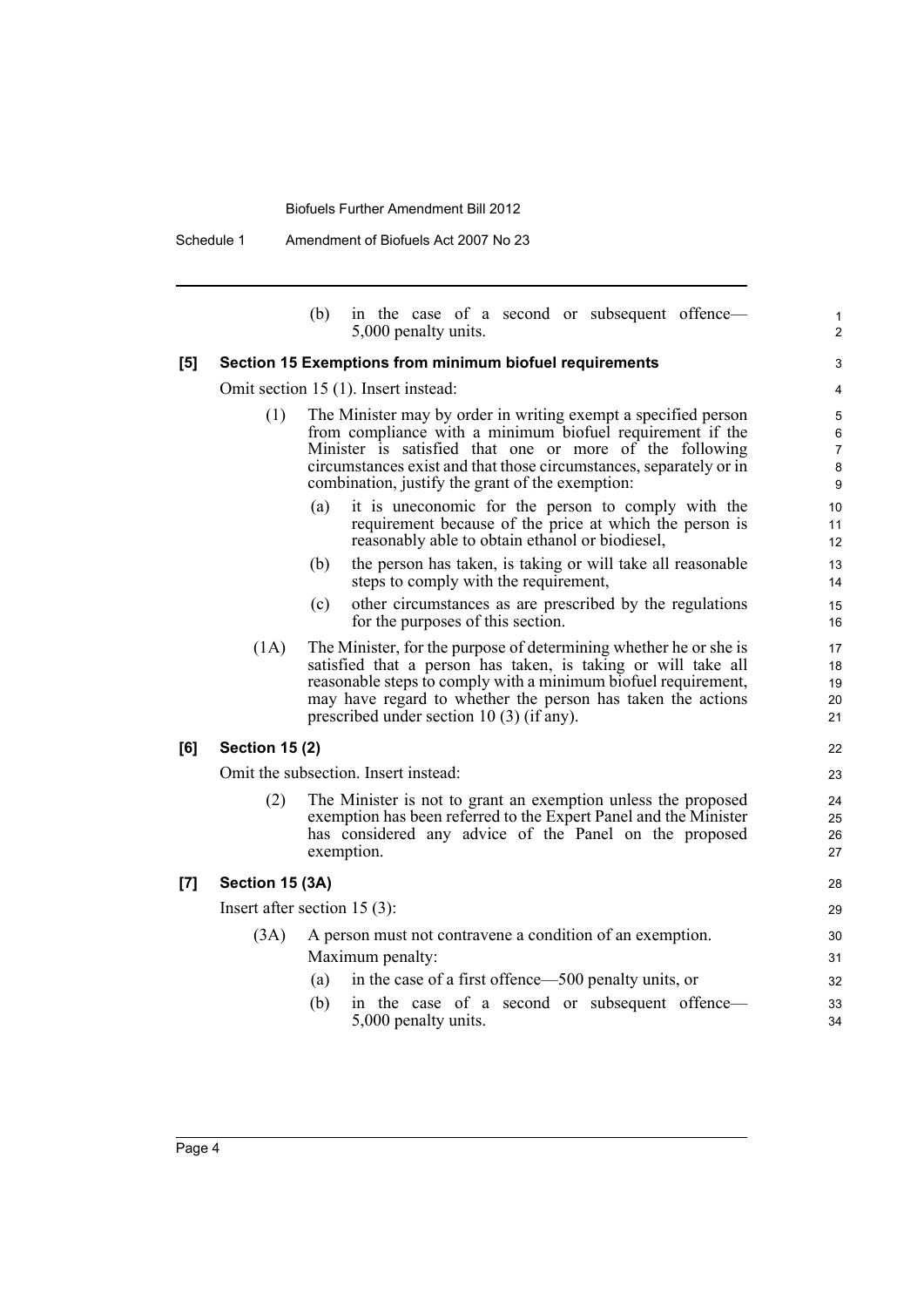Amendment of Biofuels Act 2007 No 23 Schedule 1

| [8]  | Section 15 (5)-(9)                                |                                   |                                                                                                                                                                                                                                                         |                      |
|------|---------------------------------------------------|-----------------------------------|---------------------------------------------------------------------------------------------------------------------------------------------------------------------------------------------------------------------------------------------------------|----------------------|
|      | Omit section 15 $(5)$ and $(6)$ . Insert instead: |                                   |                                                                                                                                                                                                                                                         |                      |
|      | (5)<br>An exemption may:                          |                                   |                                                                                                                                                                                                                                                         |                      |
|      |                                                   | (a)                               | apply generally or be limited in its application by reference<br>to specified exceptions or factors, and                                                                                                                                                | 4<br>5               |
|      |                                                   | (b)                               | apply differently according to different factors of a<br>specified kind, and                                                                                                                                                                            | 6<br>$\overline{7}$  |
|      |                                                   | (c)                               | be granted for a specified period or for an indefinite period,<br>and                                                                                                                                                                                   | 8<br>9               |
|      |                                                   | (d)                               | if granted for a specified period, be granted before, during<br>or after that period.                                                                                                                                                                   | 10<br>11             |
|      | (6)                                               |                                   | An exemption that is granted for:                                                                                                                                                                                                                       | 12                   |
|      |                                                   | (a)                               | a specified period remains in force for that period, and                                                                                                                                                                                                | 13                   |
|      |                                                   | (b)                               | an indefinite period remains in force until it is revoked.                                                                                                                                                                                              | 14                   |
|      |                                                   |                                   | A condition of an exemption may, according to its terms,<br>continue in force after the exemption has ceased to be in force.                                                                                                                            | 15<br>16             |
|      | (7)                                               |                                   | The Minister may vary or revoke an exemption (including by<br>imposing, varying or revoking a condition of the exemption) at<br>any time by notice in writing to the volume fuel seller concerned.                                                      | 17<br>18<br>19       |
|      | (8)                                               |                                   | However, the Minister is not to vary or revoke an exemption<br>unless the proposed variation or revocation has been referred to<br>the Expert Panel and the Minister has considered any advice of<br>the Panel on the proposed variation or revocation. | 20<br>21<br>22<br>23 |
|      | (9)                                               |                                   | The regulations may make provision for or with respect to<br>applications for exemptions.                                                                                                                                                               | 24<br>25             |
| [9]  | evidence                                          |                                   | Section 19 Power of investigator to obtain information, records and                                                                                                                                                                                     | 26<br>27             |
|      |                                                   |                                   | Insert "ethanol, biodiesel," before "petrol or diesel fuel" in section 19 (2) (b).                                                                                                                                                                      | 28                   |
| [10] | Section 19 (2) (c)                                |                                   |                                                                                                                                                                                                                                                         | 29                   |
|      |                                                   | Insert after section $19(2)$ (b): |                                                                                                                                                                                                                                                         |                      |
|      |                                                   | (c)                               | any person whom the investigator reasonably believes has<br>supplied a volume fuel seller with ethanol, biodiesel, petrol<br>or diesel fuel.                                                                                                            | 31<br>32<br>33       |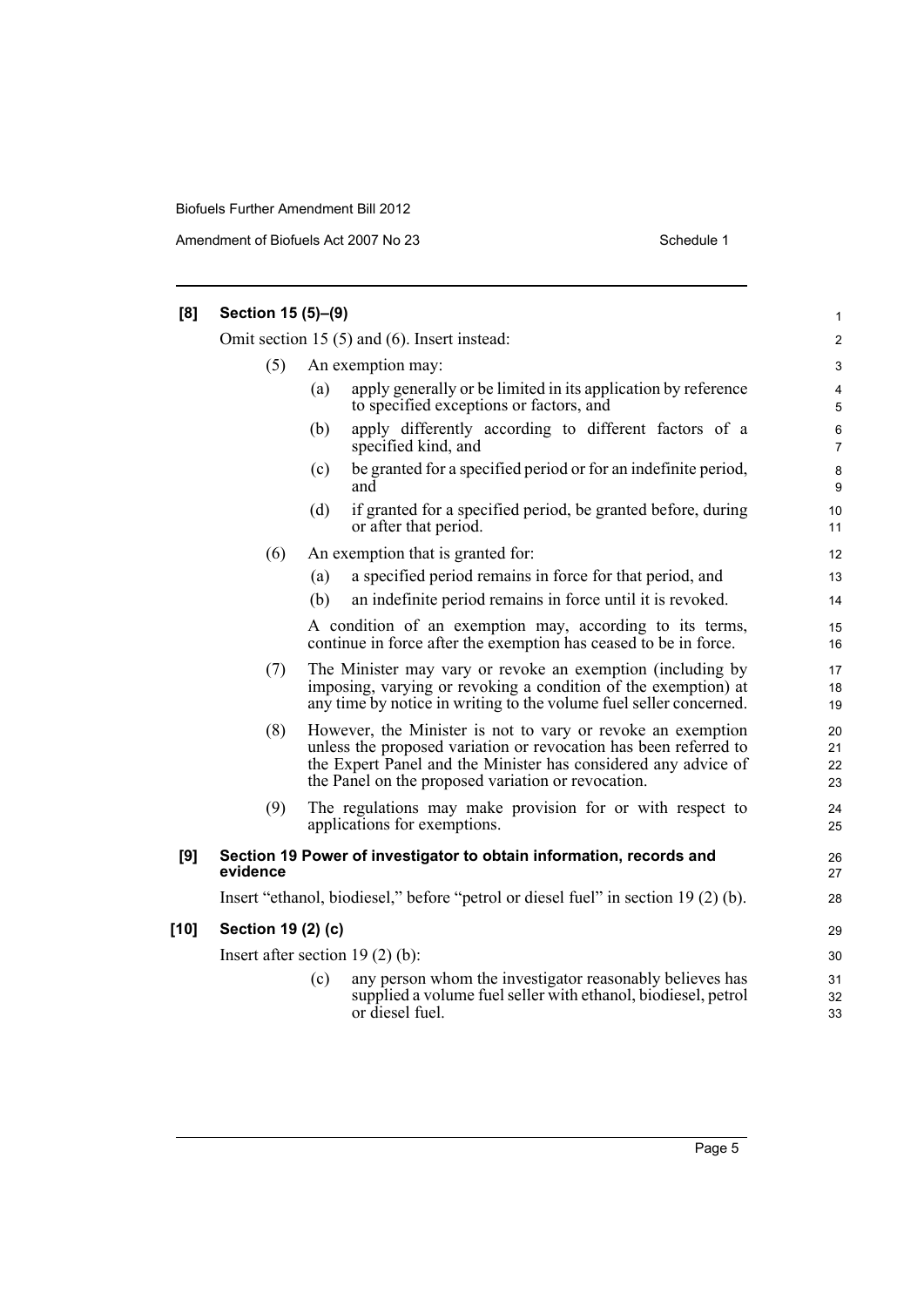Schedule 1 Amendment of Biofuels Act 2007 No 23

| $[11]$ | <b>Section 20 Powers of investigators</b> |                                                                                                                                                                                                             |                      |
|--------|-------------------------------------------|-------------------------------------------------------------------------------------------------------------------------------------------------------------------------------------------------------------|----------------------|
|        |                                           | Insert at the end of section 20 $(2)$ (b):                                                                                                                                                                  | $\overline{c}$       |
|        |                                           | , or                                                                                                                                                                                                        | 3                    |
|        | (c)                                       | used for the conduct of a business by a person whom the<br>investigator reasonably believes has supplied a volume<br>fuel seller with ethanol, biodiesel, petrol or diesel fuel.                            | 4<br>5<br>6          |
| $[12]$ | Section 20 (3) (a) and (c)                |                                                                                                                                                                                                             | 7                    |
|        |                                           | Insert "ethanol, biodiesel," before "petrol or diesel fuel" wherever occurring.                                                                                                                             | 8                    |
| $[13]$ | Section 20 (3) (c1)                       |                                                                                                                                                                                                             | 9                    |
|        | Insert after section 20 $(3)(c)$ :        |                                                                                                                                                                                                             | 10                   |
|        | (c1)                                      | take for analysis or examination samples of ethanol,<br>biodiesel, petrol or diesel fuel,                                                                                                                   | 11<br>12             |
| $[14]$ | <b>Section 24 Expert Panel</b>            |                                                                                                                                                                                                             | 13                   |
|        |                                           | Omit section 24 $(1)$ (a). Insert instead:                                                                                                                                                                  | 14                   |
|        | (a)                                       | the Director-General of the Department of Trade and<br>Investment, Regional Infrastructure and Services or the<br>Director-General's nominee,                                                               | 15<br>16<br>17       |
|        | (a1)                                      | an officer of the Department of Trade and Investment,<br>Regional Infrastructure and Services with expertise in<br>regional industry development nominated by<br>the<br>Director-General of the Department, | 18<br>19<br>20<br>21 |
|        | (a2)                                      | the Chief Executive of the Office of Environment and<br>Heritage or the Chief Executive's nominee,                                                                                                          | 22<br>23             |
|        | (a3)                                      | the Director-General of the Department of Primary<br>Industries or the Director-General's nominee,                                                                                                          | 24<br>25             |
|        | (a4)                                      | the Commissioner for Fair Trading or the Commissioner's<br>nominee,                                                                                                                                         | 26<br>27             |
|        | (a5)                                      | the Director-General of the Department of Finance and<br>Services or the Director-General's nominee,                                                                                                        | 28<br>29             |
| $[15]$ | Section 24 (1) (c)                        |                                                                                                                                                                                                             | 30                   |
|        | Insert after section 24 $(1)$ $(b)$ :     |                                                                                                                                                                                                             | 31                   |
|        | (c)                                       | up to 3 persons appointed by the Minister who have recent<br>experience or expertise in the petroleum or biofuels<br>industry.                                                                              | 32<br>33<br>34       |
|        |                                           |                                                                                                                                                                                                             |                      |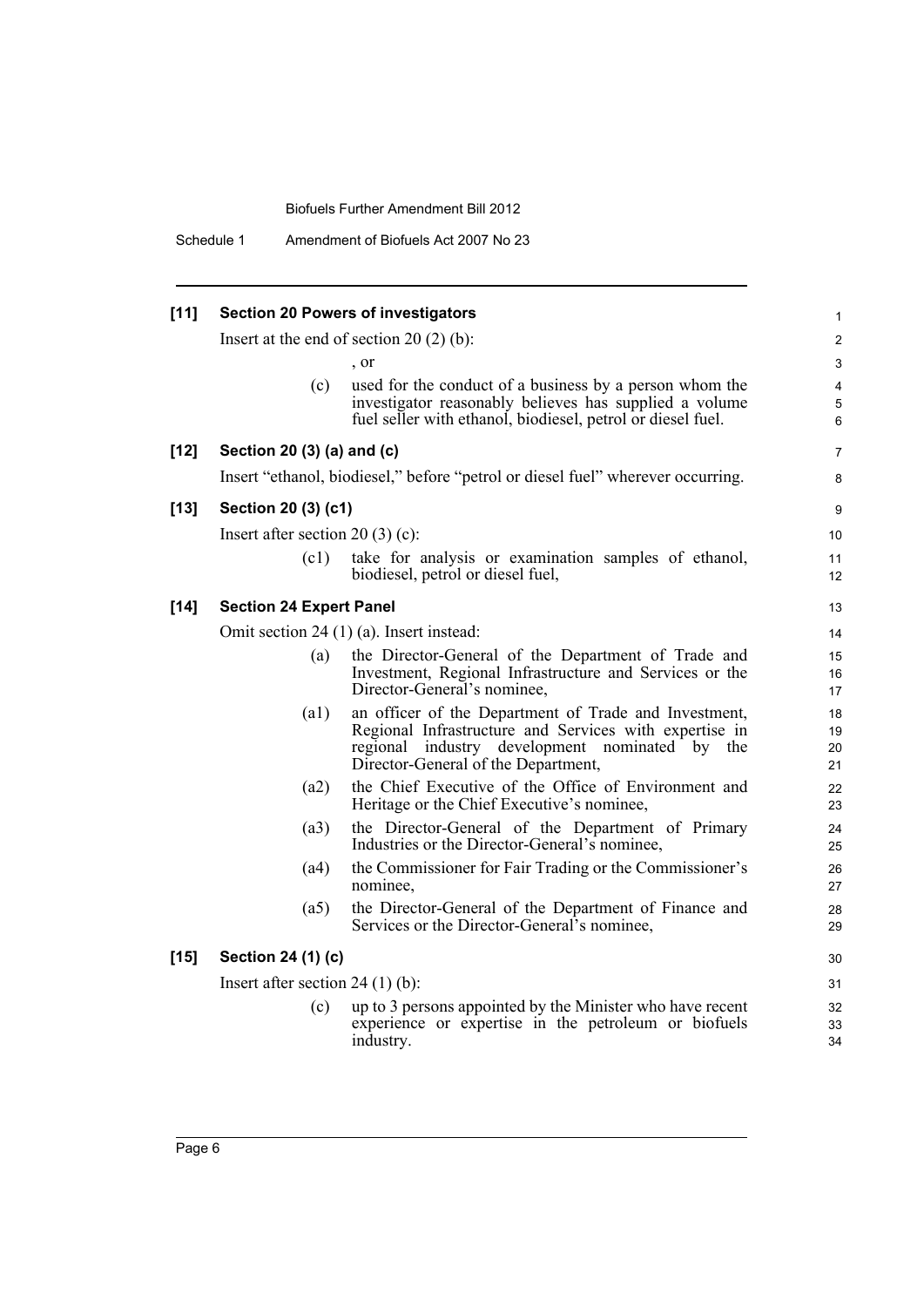Amendment of Biofuels Act 2007 No 23 Schedule 1

| $[16]$ | Section 24 (2) and (2A) |                                                                                                                                                                                                      |                               |
|--------|-------------------------|------------------------------------------------------------------------------------------------------------------------------------------------------------------------------------------------------|-------------------------------|
|        |                         | Omit section 24 (2). Insert instead:                                                                                                                                                                 | $\overline{2}$                |
|        | (2)                     | The Director-General of the Department is to be the Chairperson<br>of the Expert Panel.                                                                                                              | $\mathsf 3$<br>$\overline{4}$ |
|        | (2A)                    | Schedule 2 contains provisions relating to the constitution and<br>procedure of the Expert Panel.                                                                                                    | 5<br>6                        |
| $[17]$ |                         | Section 24 (3) (a) and (b)                                                                                                                                                                           | 7                             |
|        |                         | Omit section 24 (3) (a). Insert instead:                                                                                                                                                             | 8                             |
|        |                         | a proposed exemption from, or a proposed suspension of,<br>(a)<br>the operation of a minimum biofuel requirement, and                                                                                | 9<br>10                       |
|        |                         | a proposed variation or revocation of such an exemption,<br>(b)<br>and                                                                                                                               | 11<br>12                      |
| $[18]$ |                         | <b>Section 27 Proceedings for offences</b>                                                                                                                                                           | 13                            |
|        |                         | Omit "100 penalty units" from section 27 (2).                                                                                                                                                        | 14                            |
|        |                         | Insert instead "500 penalty units".                                                                                                                                                                  | 15                            |
| $[19]$ | <b>Section 27 (3)</b>   |                                                                                                                                                                                                      | 16                            |
|        |                         | Insert after section $27(2)$ :                                                                                                                                                                       | 17                            |
|        | (3)                     | Proceedings for an offence against this Act or the regulations<br>must be commenced within 2 years of the date of the alleged<br>offence.                                                            | 18<br>19<br>20                |
| [20]   |                         | Schedule 1 Savings, transitional and other provisions                                                                                                                                                | 21                            |
|        |                         | Insert at the end of the Schedule:                                                                                                                                                                   | 22                            |
|        | Part 4                  | Provision consequent on enactment of                                                                                                                                                                 | 23                            |
|        |                         | <b>Biofuels Further Amendment Act 2012</b>                                                                                                                                                           | 24                            |
|        | 5                       | <b>Pending exemption applications</b>                                                                                                                                                                | 25                            |
|        |                         | Section 15, as amended by the <i>Biofuels Further Amendment Act</i><br>2012, extends to an application for an exemption that has been<br>made but not determined before that section was so amended. | 26<br>27<br>28                |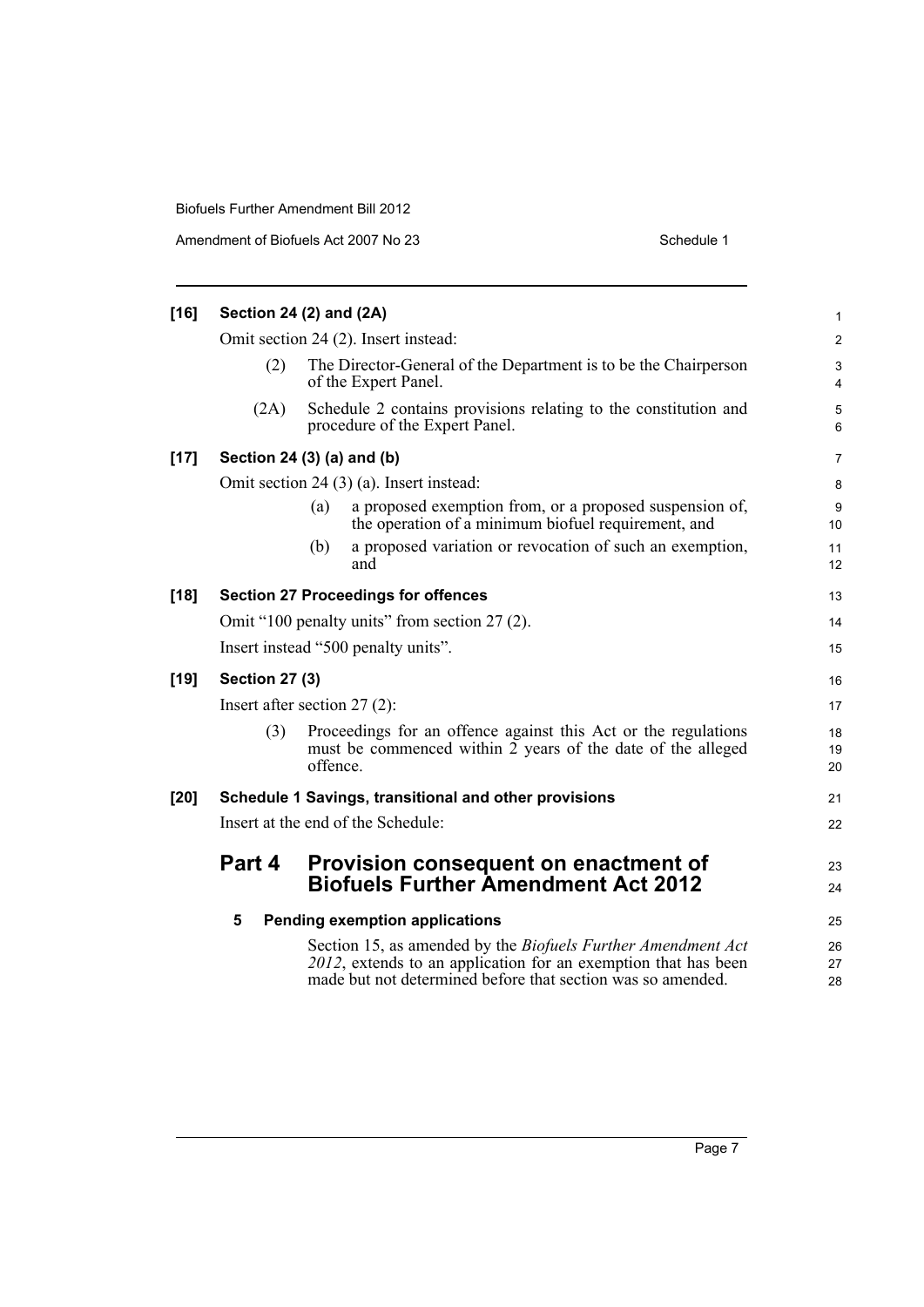Schedule 1 Amendment of Biofuels Act 2007 No 23

| $[21]$ | <b>Schedule 2</b><br>Insert after Schedule 1: |                   |                    | 1<br>$\overline{c}$                                                                                                                                                                                                                                     |                      |
|--------|-----------------------------------------------|-------------------|--------------------|---------------------------------------------------------------------------------------------------------------------------------------------------------------------------------------------------------------------------------------------------------|----------------------|
|        |                                               | <b>Schedule 2</b> |                    | <b>Constitution and procedure of</b><br><b>Expert Panel</b>                                                                                                                                                                                             | 3<br>4               |
|        |                                               |                   |                    | (Section 24 (2A))                                                                                                                                                                                                                                       | 5                    |
|        | Part 1                                        |                   | General            |                                                                                                                                                                                                                                                         | 6                    |
|        | 1                                             |                   | <b>Definitions</b> |                                                                                                                                                                                                                                                         | 7                    |
|        |                                               |                   |                    | In this Schedule:                                                                                                                                                                                                                                       | 8                    |
|        |                                               |                   |                    | <i>appointed member</i> means a person who is appointed by the<br>Minister as a member of the Expert Panel.                                                                                                                                             | 9<br>10              |
|        |                                               |                   |                    | <b>Chairperson</b> means the Chairperson of the Expert Panel.                                                                                                                                                                                           | 11                   |
|        |                                               |                   |                    | member means any member of the Expert Panel.                                                                                                                                                                                                            | 12                   |
|        | Part 2                                        |                   |                    | <b>Constitution</b>                                                                                                                                                                                                                                     |                      |
|        | $\mathbf{2}$                                  |                   |                    | Terms of office of members                                                                                                                                                                                                                              | 14                   |
|        |                                               |                   |                    | Subject to this Schedule and the regulations, an appointed<br>member holds office for such period (not exceeding 4 years) as is<br>specified in the member's instrument of appointment, but is<br>eligible (if otherwise qualified) for re-appointment. | 15<br>16<br>17<br>18 |
|        | 3                                             |                   |                    | <b>Part-time appointments</b>                                                                                                                                                                                                                           | 19                   |
|        |                                               |                   |                    | Appointed members hold office as part-time members.                                                                                                                                                                                                     | 20                   |
|        | 4                                             |                   | Remuneration       |                                                                                                                                                                                                                                                         | 21                   |
|        |                                               |                   |                    | An appointed member is entitled to be paid such remuneration<br>(including travelling and subsistence allowances) as the Minister<br>may from time to time determine in respect of the member.                                                          | 22<br>23<br>24       |
|        | 5                                             |                   |                    | Vacancy in office of member                                                                                                                                                                                                                             | 25                   |
|        |                                               | (1)               | member:            | The office of an appointed member becomes vacant if the                                                                                                                                                                                                 | 26<br>27             |
|        |                                               |                   | (a)                | dies, or                                                                                                                                                                                                                                                | 28                   |
|        |                                               |                   | (b)                | completes a term of office and is not re-appointed, or                                                                                                                                                                                                  | 29                   |
|        |                                               |                   | (c)                | resigns the office by instrument in writing addressed to the<br>Minister, or                                                                                                                                                                            | 30<br>31             |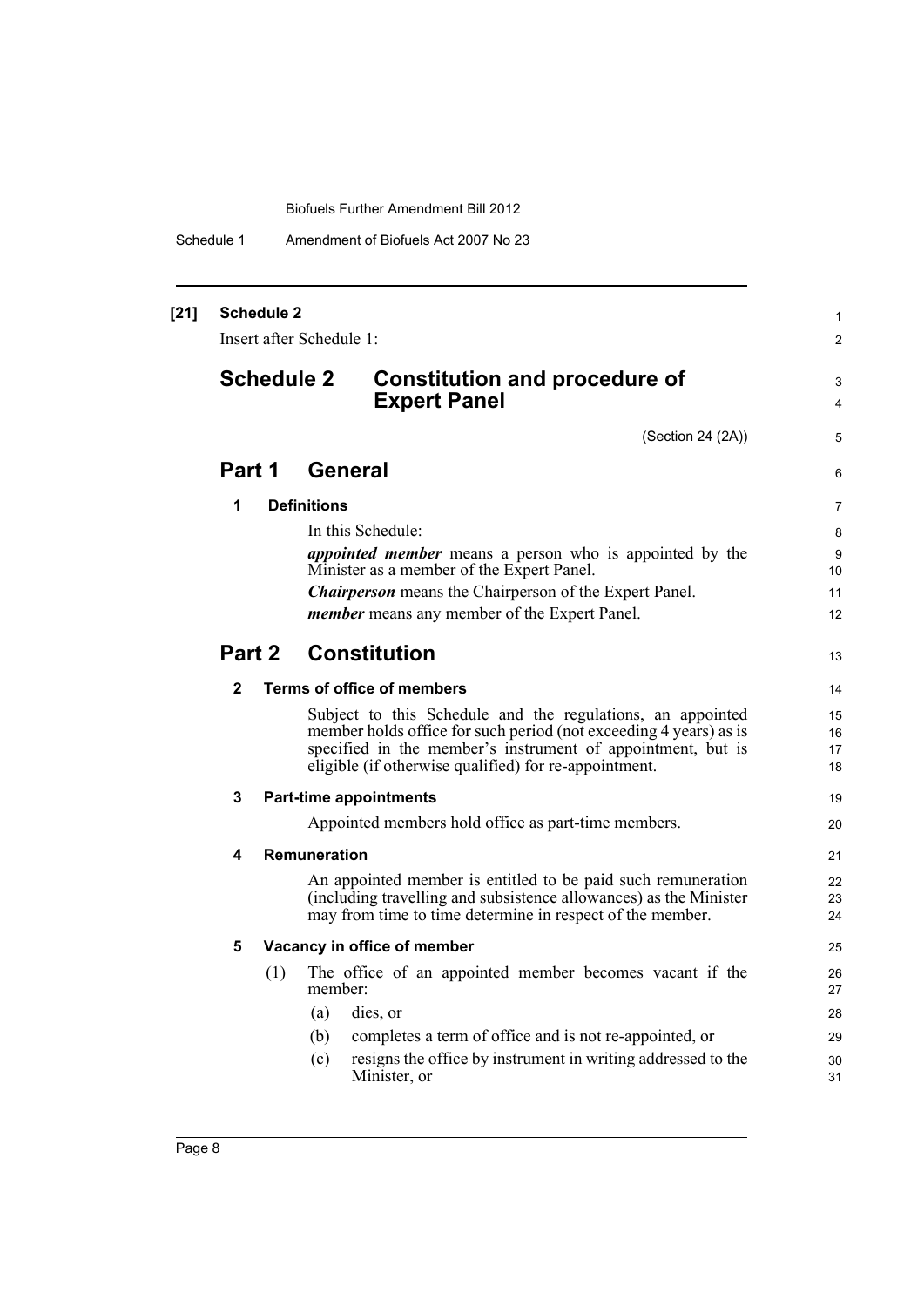Amendment of Biofuels Act 2007 No 23 Schedule 1

- (d) is removed from office by the Minister under this clause, or
- (e) is absent from 3 consecutive meetings of the Expert Panel of which reasonable notice has been given to the member personally or by post, except on leave granted by the Minister or unless the member is excused by the Minister for having been absent from those meetings, or
- (f) becomes bankrupt, applies to take the benefit of any law for the relief of bankrupt or insolvent debtors, compounds with his or her creditors or makes an assignment of his or her remuneration for their benefit, or
- (g) becomes a mentally incapacitated person, or
- (h) is convicted in New South Wales of an offence that is punishable by imprisonment for 12 months or more or is convicted elsewhere than in New South Wales of an offence that, if committed in New South Wales, would be an offence so punishable.
- (2) The Minister may remove an appointed member from office at any time.

### **6 Disclosure of pecuniary interests**

(1) If:

- (a) a member has a direct or indirect pecuniary interest in a matter being considered or about to be considered at a meeting of the Expert Panel, and
- (b) the interest appears to raise a conflict with the proper performance of the member's duties in relation to the consideration of the matter,

the member must, as soon as possible after the relevant facts have come to the member's knowledge, disclose the nature of the interest at a meeting of the Expert Panel.

- (2) A disclosure by a member at a meeting of the Expert Panel that the member:
	- (a) is a member, or is in the employment, of a specified company or other body, or
	- (b) is a partner, or is in the employment, of a specified person, or
	- (c) has some other specified interest relating to a specified company or other body or to a specified person,

is a sufficient disclosure of the nature of the interest in any matter relating to that company or other body or to that person which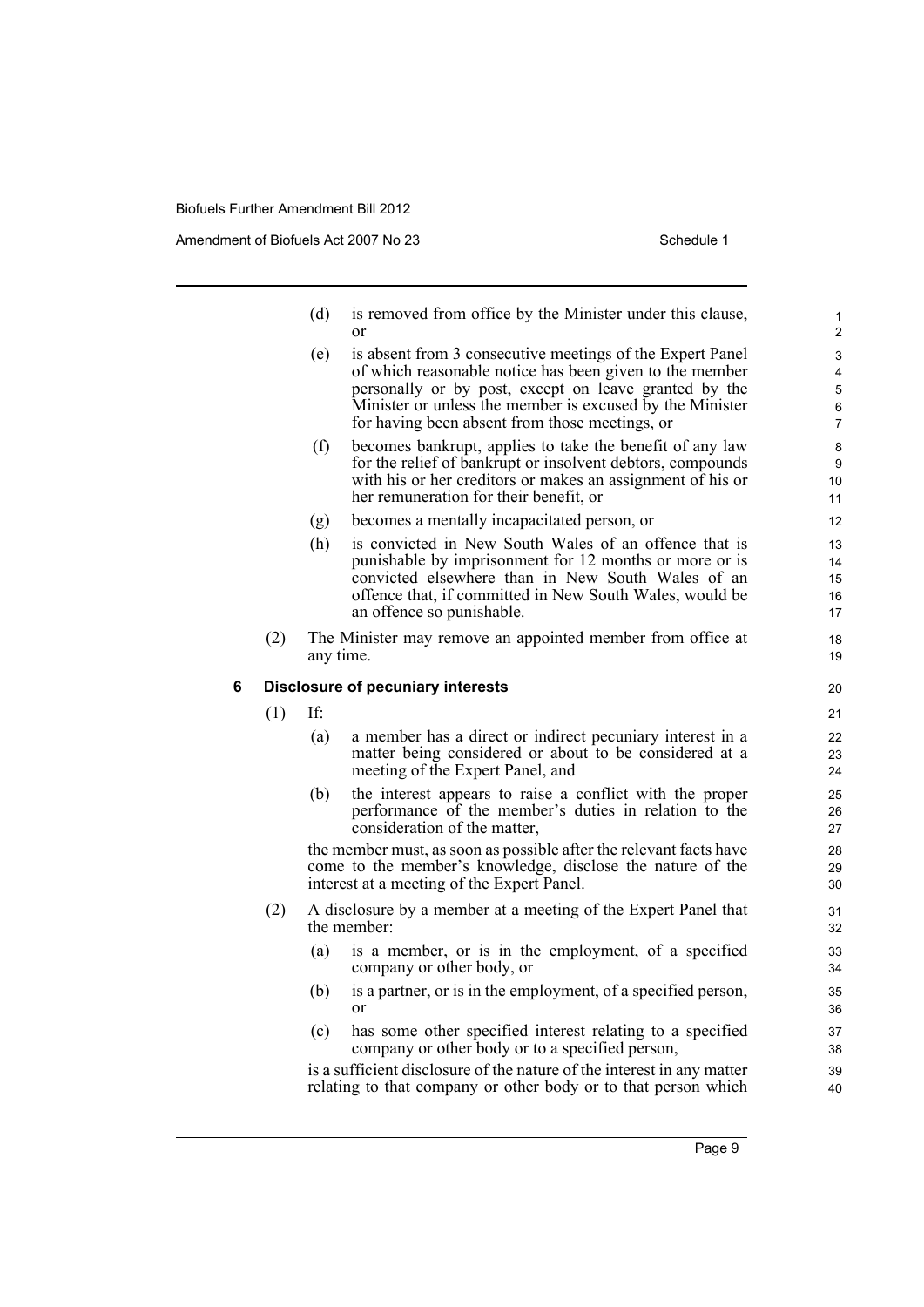Schedule 1 Amendment of Biofuels Act 2007 No 23

may arise after the date of the disclosure and which is required to be disclosed under subclause (1).

- (3) Particulars of any disclosure made under this clause must be recorded by the Expert Panel in a book kept for the purpose and that book must be open at all reasonable hours to inspection by any person on payment of the fee determined by the Expert Panel.
- (4) After a member has disclosed the nature of an interest in any matter, the member must not, unless the Minister or the Expert Panel otherwise determines:
	- (a) be present during any deliberation of the Expert Panel with respect to the matter, or
	- (b) take part in any decision of the Expert Panel with respect to the matter.
- (5) For the purposes of the making of a determination by the Expert Panel under subclause (4), a member who has a direct or indirect pecuniary interest in a matter to which the disclosure relates must not:
	- (a) be present during any deliberation of the Expert Panel for the purpose of making the determination, or
	- (b) take part in the making by the Expert Panel of the determination.
- (6) A contravention of this clause does not invalidate any decision of the Expert Panel.
- (7) This clause applies to a member of a committee of the Expert Panel and the committee in the same way as it applies to a member of the Expert Panel and the Expert Panel.

### **7 Effect of certain other Acts**

- (1) Chapter 2 of the *Public Sector Employment and Management Act 2002* does not apply to or in respect of the appointment of an appointed member.
- (2) If by or under any Act provision is made:
	- (a) requiring a person who is the holder of a specified office to devote the whole of his or her time to the duties of that office, or
	- (b) prohibiting the person from engaging in employment outside the duties of that office,

the provision does not operate to disqualify the person from holding that office and also the office of an appointed member or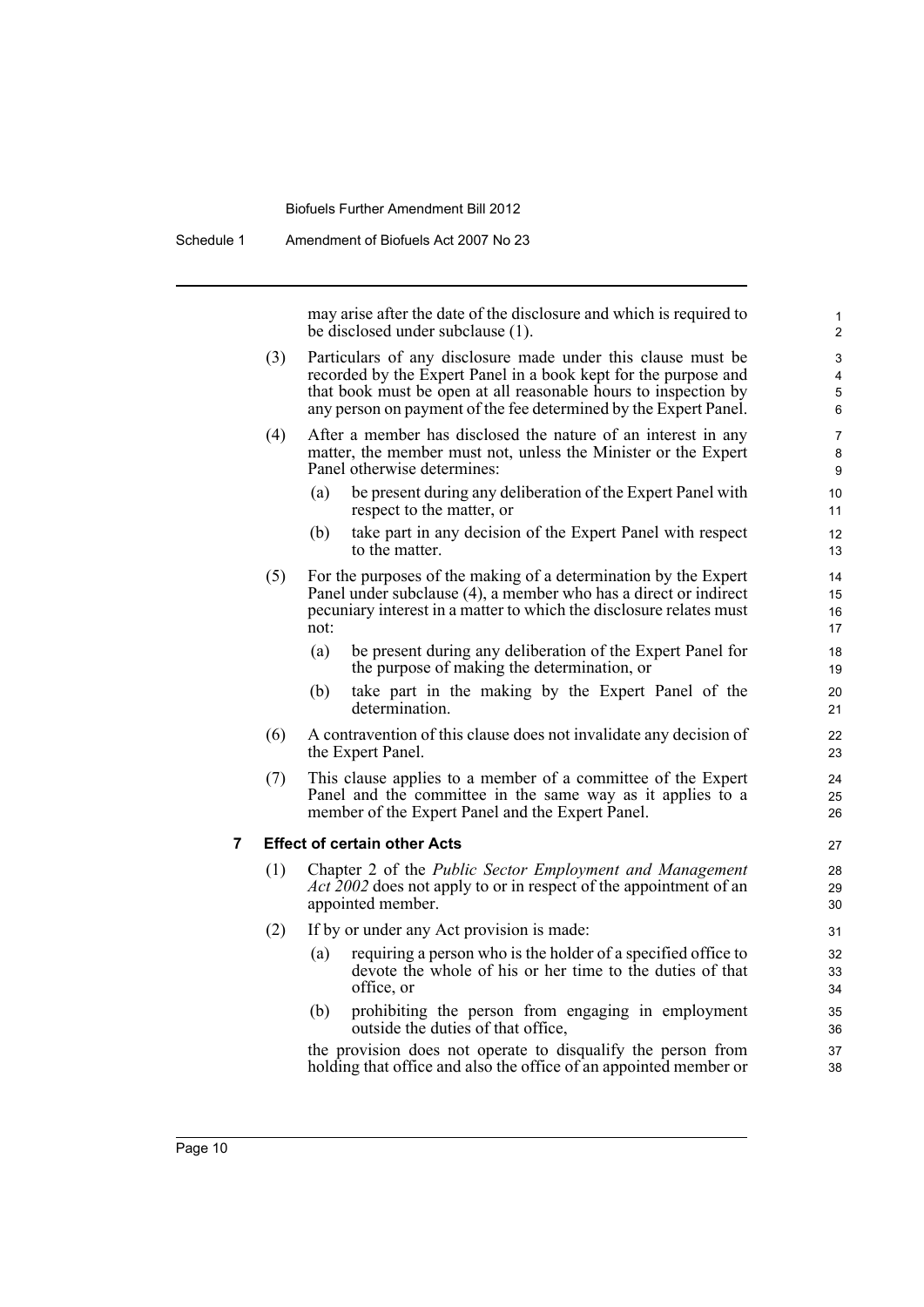Amendment of Biofuels Act 2007 No 23 Schedule 1

from accepting and retaining any remuneration payable to the person under this Act as a member. **8 Personal liability** A matter or thing done or omitted to be done by the Expert Panel, a member of the Expert Panel or a person acting under the direction of the Expert Panel does not, if the matter or thing was done or omitted to be done in good faith for the purpose of executing this or any other Act, subject a member or a person so acting personally to any action, liability, claim or demand. **Part 3 Procedure 9 General procedure** The procedure for the calling of meetings of the Expert Panel and for the conduct of business at those meetings is, subject to this Act and the regulations, to be as determined by the Expert Panel. **10 Quorum** The quorum for a meeting of the Expert Panel is a majority of its members for the time being. **11 Presiding member** (1) The Chairperson or, in the absence of the Chairperson, the Director-General's nominee, is to preside at a meeting of the Expert Panel. (2) In the absence of both the Chairperson and the Director-General's nominee, another member of the Expert Panel elected by the members of the Expert Panel who are present is to preside at a meeting of the Expert Panel. (3) The presiding member has a deliberative vote and, in the event of an equality of votes, has a second or casting vote. **12 Voting** A decision supported by a majority of the votes cast at a meeting of the Expert Panel at which a quorum is present is the decision of the Expert Panel. **13 Transaction of business outside meetings or by telephone** (1) The Expert Panel may, if it thinks fit, transact any of its business by the circulation of papers among all the members of the Expert Panel for the time being, and a resolution in writing approved in 1  $\overline{2}$ 3 4 5 6 7 8 9 10 11 12 13 14 15 16 17 18 19 20 21 22 23 24 25 26 27 28 29 30 31 32 33 34 35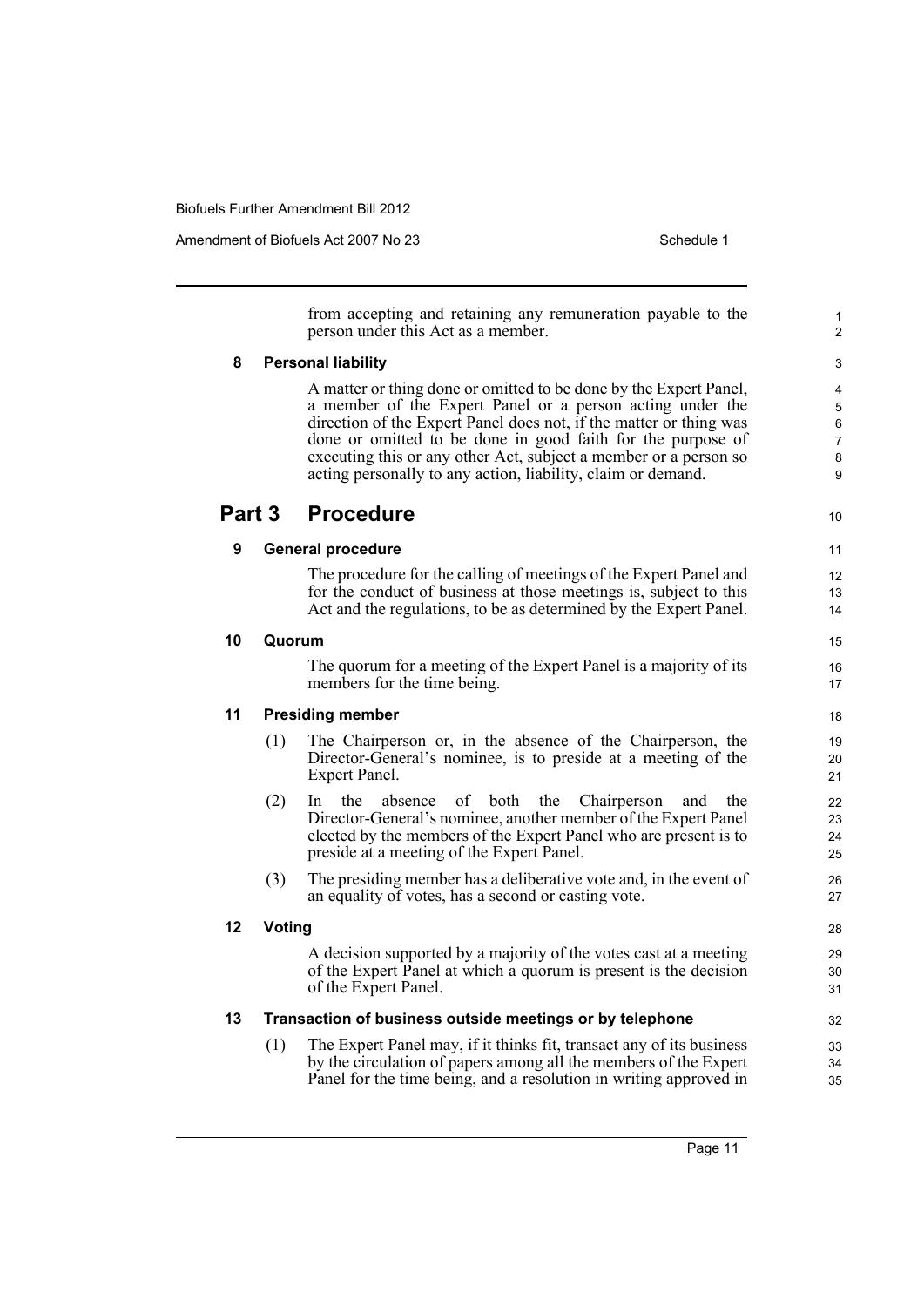Schedule 1 Amendment of Biofuels Act 2007 No 23

writing by a majority of those members is taken to be a decision of the Expert Panel.

- (2) The Expert Panel may, if it thinks fit, transact any of its business at a meeting at which members (or some members) participate by telephone, closed-circuit television or other means, but only if any member who speaks on a matter before the meeting can be heard by the other members.
- (3) For the purposes of:
	- (a) the approval of a resolution under subclause (1), or
	- (b) a meeting held in accordance with subclause (2),

each member has the same voting rights as they have at an ordinary meeting of the Expert Panel.

- (4) A resolution approved under subclause (1) is, subject to the regulations, to be recorded in the minutes of the meetings of the Expert Panel.
- (5) Papers may be circulated among the members for the purposes of subclause (1) by facsimile or other transmission of the information in the papers concerned.

### **14 First meeting**

The Chairperson may call the first meeting of the Expert Panel after the commencement of this Schedule in such manner as the Chairperson thinks fit.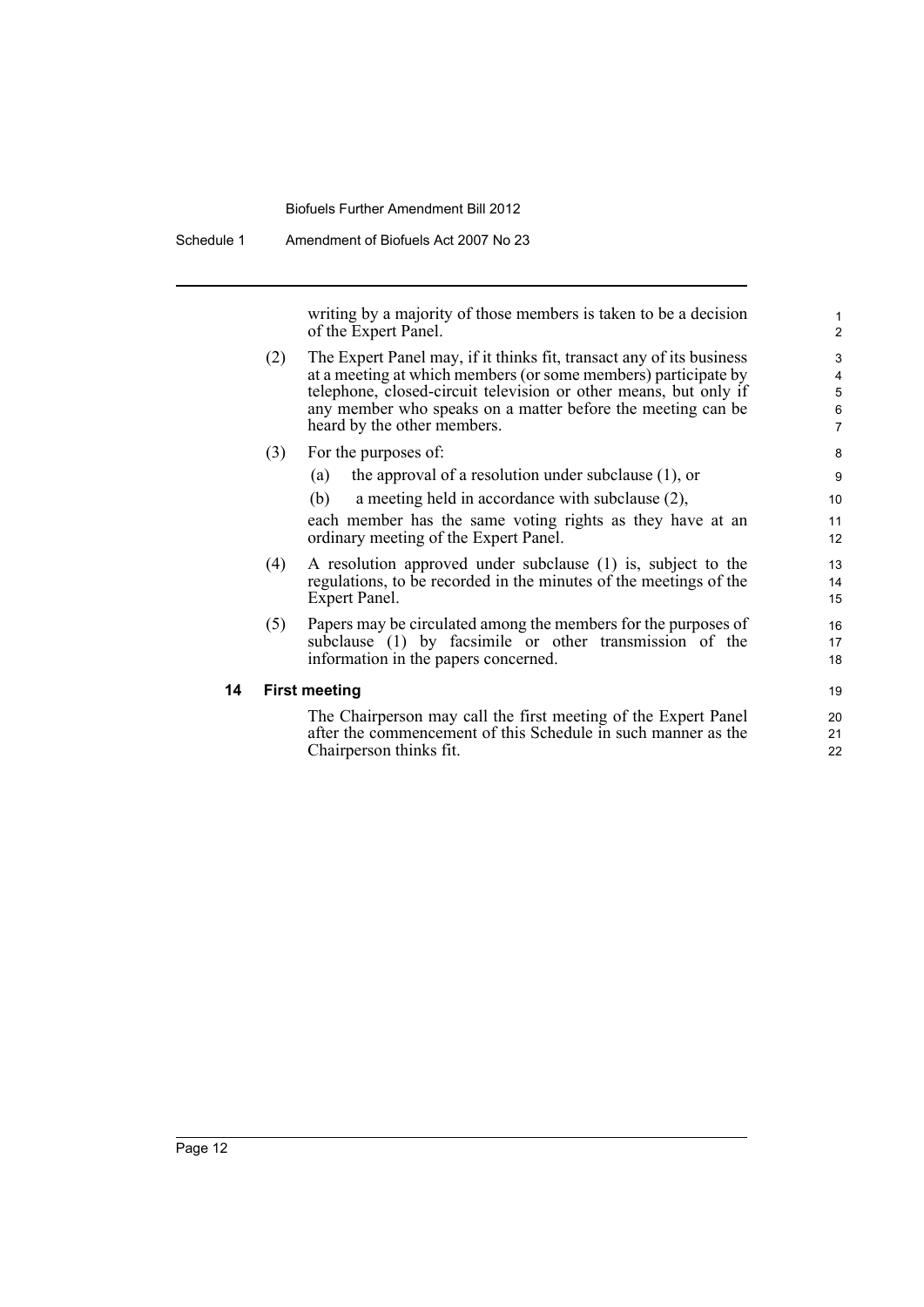Amendment of Biofuels Regulation 2007 Schedule 2

<span id="page-18-0"></span>

|     | <b>Schedule 2</b>       | <b>Amendment of Biofuels Regulation 2007</b>                                                                                                                 | $\mathbf{1}$                       |
|-----|-------------------------|--------------------------------------------------------------------------------------------------------------------------------------------------------------|------------------------------------|
| [1] | requirement             | Clause 7 Reasonable steps for compliance with volumetric biofuel                                                                                             | $\boldsymbol{2}$<br>3              |
|     |                         | Insert after clause 7 (e):                                                                                                                                   | $\overline{4}$                     |
|     |                         | (f)<br>the taking of all reasonable action (on a continuing basis)<br>to ensure that all E10 sold by the volume fuel seller<br>contains at least 9% ethanol. | $\mathbf 5$<br>6<br>$\overline{7}$ |
| [2] |                         | <b>Clause 9 Grounds for exemption</b>                                                                                                                        | 8                                  |
|     |                         | Omit "as a circumstance that justifies the exemption of a person from<br>compliance with a minimum biofuel requirement".                                     | $\boldsymbol{9}$<br>10             |
| [3] |                         | <b>Clause 9A Registration of volume fuel sellers</b>                                                                                                         | 11                                 |
|     |                         | Omit "10 penalty units" from clause 9A (1). Insert instead "100 penalty units".                                                                              | 12                                 |
| [4] | Clause 9A (5A)          |                                                                                                                                                              | 13                                 |
|     |                         | Insert after clause 9A (5):                                                                                                                                  | 14                                 |
|     | (5A)                    | A person must not contravene a condition of registration.                                                                                                    | 15                                 |
|     |                         | Maximum penalty: 100 penalty units.                                                                                                                          | 16                                 |
| [5] | <b>Clause 9B</b>        |                                                                                                                                                              | 17                                 |
|     | Insert after clause 9A: |                                                                                                                                                              | 18                                 |
|     | 9Β                      | <b>Applications for exemptions</b>                                                                                                                           | 19                                 |
|     | (1)                     | An application for an exemption under section 15 of the Act:                                                                                                 | 20                                 |
|     |                         | is to be made in the manner and form approved by the<br>(a)<br>Director-General, and                                                                         | 21<br>22                           |
|     |                         | is to be accompanied by the documents specified by the<br>(b)<br>Director-General.                                                                           | 23<br>24                           |
|     | (2)                     | Nothing in this clause prevents the Minister granting an<br>exemption in the absence of an application.                                                      | 25<br>26                           |
| [6] |                         | <b>Schedule 1 Penalty notice offences</b>                                                                                                                    | 27                                 |
|     |                         | Omit "\$1,100" wherever occurring in Column 2 of the Schedule.                                                                                               | 28                                 |
|     |                         | Insert instead "\$5,500".                                                                                                                                    | 29                                 |